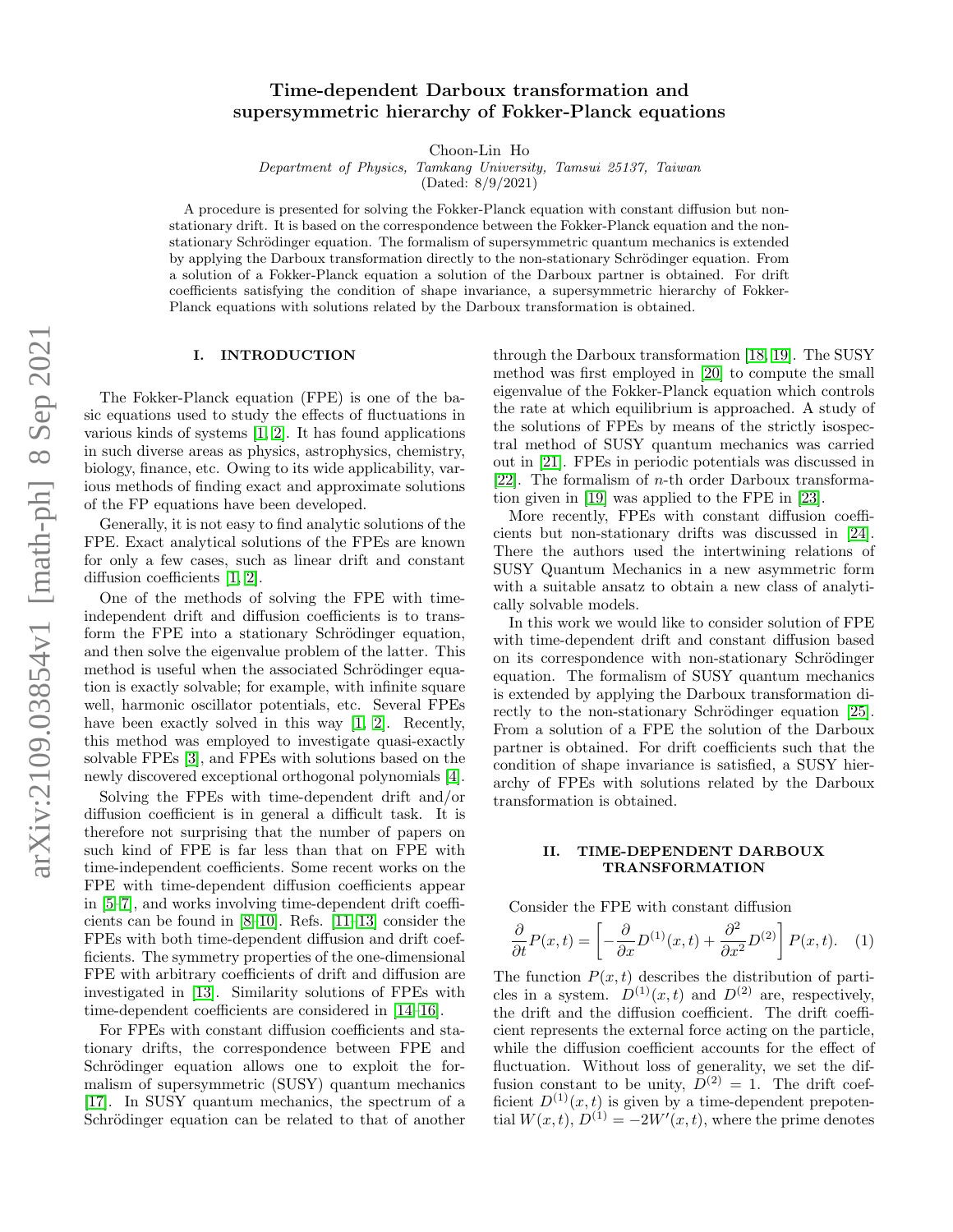the derivative with respect to x. The function  $W(x, t)$  is called the prepotential because, as shown below, it determines the potential of a Schrödinger equation related to the FPE.

Let  $P(x,t) = e^{-W(x,t)}\psi(x,t)$ . From [\(1\)](#page-0-0) we find that  $\psi$  satisfies the Schrödinger-like equation with timedependent potential

<span id="page-1-0"></span>
$$
-\frac{\partial}{\partial t}\psi = -\frac{\partial^2}{\partial x^2}\psi + \left(W'^2 - W'' - \dot{W}\right)\psi, \qquad (2)
$$

where  $\dot{W} \equiv \partial W/\partial t$ . For time-independent drift,  $\dot{W} = 0$ ,  $\psi(x) = e^{-W(x)}$  is a solution of [\(2\)](#page-1-0), and hence  $P(x) =$  $e^{-2W(x)}$  is the stationary solution of the FPE. This is not the case when  $W \neq 0$ .

The Darboux transformation was discovered about 140 years ago [\[18\]](#page-7-1), and later rediscovered in physics in the 80"s of the last century (for a good review, see, e.g., [\[17\]](#page-7-0)). The Darboux transformation is originally applied to time-independent Sturm-Liouville equations, of which the Schrödinger equaiton is a special case. But it can also be applied to Schrödinger-like equations with timedependent potential such as [\(2\)](#page-1-0) [\[25\]](#page-7-8).

Consider the general equation

<span id="page-1-1"></span>
$$
\alpha \frac{\partial}{\partial t} \psi = -\frac{\partial^2}{\partial x^2} \psi + V(x, t)\psi.
$$
 (3)

Here  $\alpha$  is a constant  $(\alpha = -1 \text{ in } (2), \text{ and } \alpha = -i\hbar \text{ in the})$  $(\alpha = -1 \text{ in } (2), \text{ and } \alpha = -i\hbar \text{ in the})$  $(\alpha = -1 \text{ in } (2), \text{ and } \alpha = -i\hbar \text{ in the})$ Schrödinger equation). Suppose  $\psi_0(x,t)$  is a solution of this equation. Then it can be checked that, for any solution  $\psi(x, t)$  of [\(3\)](#page-1-1), the Darboux transformed functions

<span id="page-1-2"></span>
$$
\tilde{V}(x,t) = V - 2(\ln \psi_0)'',
$$
  
\n
$$
\tilde{\psi}(x,t) = (\partial_x - (\ln \psi_0)') \psi,
$$
\n(4)

also satisfy the same form of Scrhödinger-like equation,

$$
\alpha \frac{\partial}{\partial t} \tilde{\psi} = -\frac{\partial^2}{\partial x^2} \tilde{\psi} + \tilde{V} \tilde{\psi}.
$$
 (5)

The set of equations in [\(4\)](#page-1-2) is called the (time-dependent ) Darboux transformation.

Returning to FPEs. Suppose we start with a FPE with drift coefficient defined by the prepotential  $W_0(x, t)$ . Then from  $(2)$  the potential of the associated Schrödinger equation is  $V = W_0^2 - W_0'' - W_0$ . Unlike the stationary case,  $e^{-W_0}$  is not a solution of [\(2\)](#page-1-0) with non-stationary  $V(x,t)$ . Suppose a solution is  $\tilde{\psi}_0 = e^{-\tilde{W}_0}$ . Then we have

<span id="page-1-3"></span>
$$
V_0 = W_0^{\prime 2} - W_0^{\prime \prime} - \dot{W}_0
$$
  
=  $\widetilde{W}_0^{\prime 2} - \widetilde{W}_0^{\prime \prime} + \dot{\widetilde{W}}_0.$  (6)

Note the "+" sign on the last term :  $+\dot{W}_0$ . This equation<br>can be regarded as a generalized Raccati equation. Solv-ing [\(2\)](#page-1-0) with  $W = W_0$  for  $e^{-W_0}$  is equavalent to solving for  $\widetilde{W}_0$  from [\(6\)](#page-1-3) given  $W_0$ . This is the non-trivial part of our procedure.

By  $(4)$  the Darboux transformed potential of  $V_0$  based on the state  $e^{-\widetilde{W}_0}$  is  $V_1 = \widetilde{W}'_0^2 + \widetilde{W}_0'' + \widetilde{W}_0$ . The presence of both positive signs in  $V_1$  implies that  $V_1$  does not define a Schrödinger equation associated with a FPE with timedependent drift. But it may if one can find a function  $W_1(x,t)$  such that

<span id="page-1-8"></span>
$$
V_1(x,t) = \widetilde{W}_0'(x,t)^2 + \widetilde{W}_0''(x,t) + \dot{\widetilde{W}}_0(x,t)
$$
  
= 
$$
W_1'(x,t)^2 - W_1''(x,t) - \dot{W}_1(x,t).
$$
 (7)

This is again a generalized Raccati equation. A simple solution of this equation is  $W_1(x,t) = -W_0(x,t)$ .

From Eq. [\(1\)](#page-0-0) and [\(2\)](#page-1-0), we see that  $V_1$  defines a Schrödinger equation that is associated with a FPE with drift  $D^{(1)} = -2W'_1$ . A solution of this partner FPE can be obtained from a solution  $P_0(x, t)$  of the original FPE as follows. Let  $P_0(x,t) = e^{-W_0}\psi$ . Then by [\(4\)](#page-1-2) the transformed function  $\tilde{\psi} = (\partial_x + \widetilde{W}_0')\psi$  satisfies the Schrödinger equation defined by  $V_1$ . And so a solution of the partner FPE is  $P_1(x,t) = e^{-\tilde{W_1}} \tilde{\psi}$ . Putting all these together, we have

<span id="page-1-7"></span>
$$
P_1(x,t) = e^{-W_1} (\partial_x + \widetilde{W}'_0) (e^{W_0} P_0(x,t))
$$
  
=  $e^{-W_1} (\partial_x - W'_1) (e^{W_0} P_0(x,t))$ . (8)

We note that the solution so generated may not serve as a probability density function, as it may not be normalized to be positive-definite over a suitable domain.

### III. EXAMPLE: GENERALIZED UHLENBECK-ORNSTEIN PROCESS I

The well-known Uhlenbeck-Ornstein process is described by a drift coefficient  $D^{(1)}(x) = -\gamma x$  with a constant parameter  $\gamma$ . The associated quantum system is the simple harmonic oscillator.

Let us consider the generalized Uhlenbeck-Ornstein process with  $D^{(1)}(x) = -\gamma(t)x$ , where  $\gamma(t)$  is taken to be a function of time. In this case the prepotential is  $W_0(x,t) = \gamma(t)x^2/4.$ 

Eq. [\(2\)](#page-1-0) becomes

<span id="page-1-6"></span>
$$
-\frac{\partial}{\partial t}\psi = -\frac{\partial^2}{\partial x^2}\psi + \left\{\frac{1}{4}\left[\gamma(t)^2 - \dot{\gamma}(t)\right]x^2 - \frac{1}{2}\gamma(t)\right\}\psi,
$$
\n(9)

Letting  $\psi = e^{\int^t \gamma dt/2} \phi$ , we have

<span id="page-1-4"></span>
$$
-\frac{\partial}{\partial t}\phi = -\frac{\partial^2}{\partial x^2}\phi + \frac{1}{4} \left[ \gamma(t)^2 - \dot{\gamma}(t) \right] x^2 \phi. \tag{10}
$$

As a solvable case let us choose  $\gamma(t)$  such that  $\gamma(t)^2$  –  $\dot{\gamma}(t) = 0$ , or  $\gamma(t) = -1/(t+C)$  where C is a real constant. So Eq. [\(10\)](#page-1-4) becomes the diffusion equation

<span id="page-1-5"></span>
$$
\frac{\partial}{\partial t}\phi = \frac{\partial^2}{\partial x^2}\phi.
$$
 (11)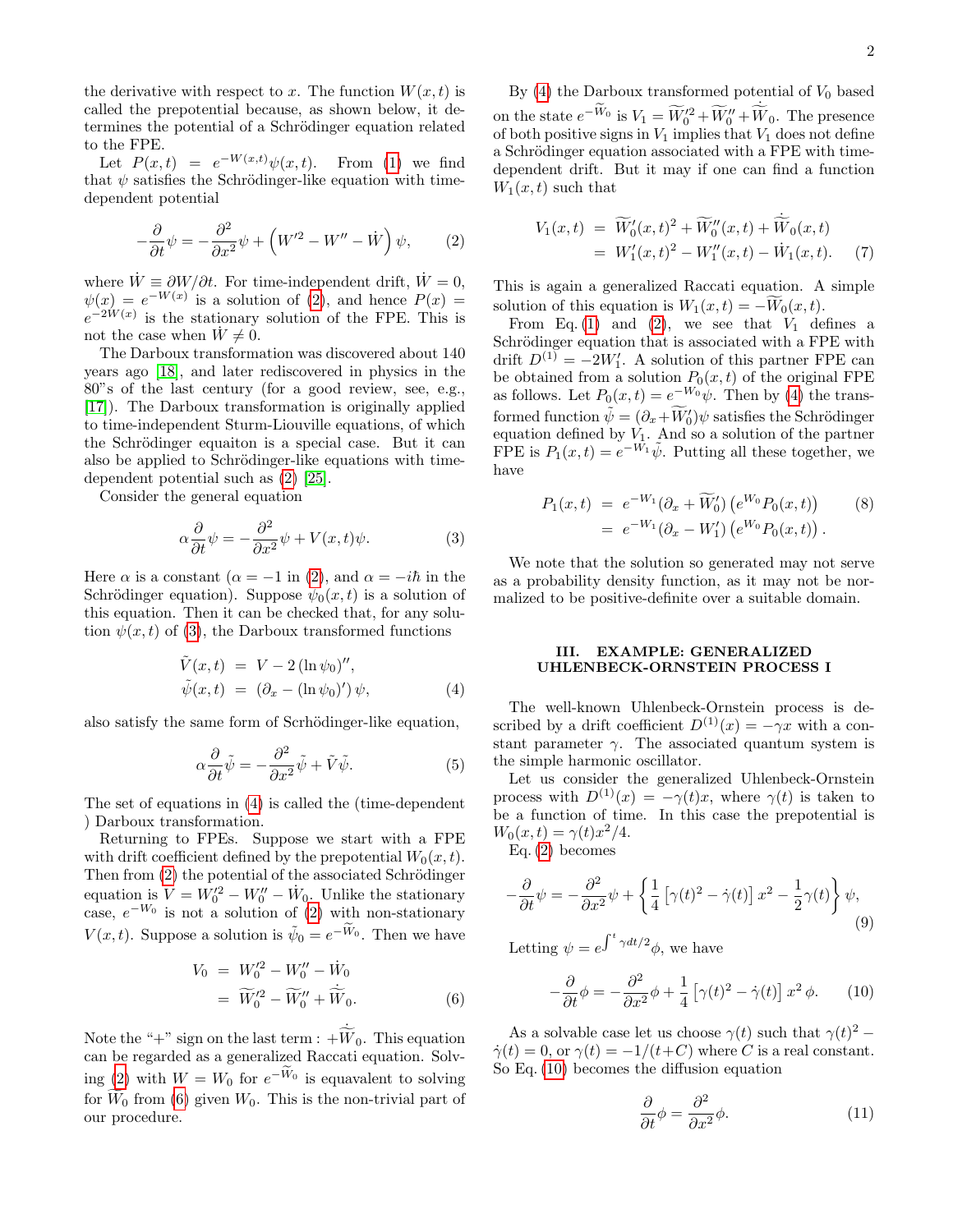For any solution  $\phi(x, t)$  of [\(11\)](#page-1-5), we have a solution

$$
P_0(x,t) = \frac{1}{\sqrt{t+C}} e^{\frac{x^2}{4(t+C)}} \phi(x,t)
$$
 (12)

for the FPE with  $D^{(1)}(x) = x/(t+C)$ .

Particularly, we can take  $\phi(x, t)$  to be the well-known self-simillar solution

$$
\phi(x,t) = \frac{1}{\sqrt{4\pi t}} e^{-\frac{x^2}{4t}},\tag{13}
$$

which gives

<span id="page-2-0"></span>
$$
P_0(x,t) = \frac{1}{\sqrt{4\pi t(t+C)}}e^{-\frac{Cx^2}{4t(t+C)}}.\tag{14}
$$

Now we find a Darboux partner of this FPE by the procedure described in Sect. II. For this we need another solution  $\tilde{\psi}_0 = e^{-\tilde{W}_0}$  of [\(9\)](#page-1-6) as an auxiliary function for the Darboux transformation. By choosing a solution of the diffusion equation [\(11\)](#page-1-5) to be  $e^{a^2t+ax}$  (a a real constant), we have

$$
\widetilde{\psi}_0 = \frac{1}{\sqrt{t+C}} e^{a^2 t + ax},\tag{15}
$$

or,

$$
\widetilde{W}_0 = \frac{1}{2}\ln(t+C) - a^2t - ax = -W_1.
$$
 (16)

So the Darboux partner FPE of the generalized Uhlenbeck-Ornstein process has a constant drift coefficient  $D^{(1)} = -2W'_1 = -2a$ .

From [\(8\)](#page-1-7), given a solution  $P_0(x, t)$  in [\(14\)](#page-2-0) there corresponds a solution

$$
P_1(x,t) \sim \frac{x + 2at}{4\sqrt{\pi}t^{3/2}} e^{-\frac{(x + 2at)^2}{4t}}.
$$
 (17)

for the partner FPE. For  $a = 0$ , we get a solution of the diffusion equation.

### IV. SHAPE INVARIANCE AND SUSY HIERARCHY OF FPES

The prepotential  $W_0(x,t) = \gamma(t)x^2/4$  in the last section satisfies the shape invariance condition

<span id="page-2-1"></span>
$$
W'_0(x,t)^2 + W''_0(x,t)
$$
  
=  $W'_0(x,t)^2 - W''_0(x,t) + \gamma(t).$  (18)

This property allows us to find Darboux partners of the original FPE in an easy way.

### A. Shape invariance

As all the known one-dimensional exactly solvable Schrödinger potentials possess such property, we give here a general procedure to determine Darboux partners of FPEs associated with these potentials.

By shape invariance one means that the Darboux transformed potential and the original potential are similar in shape and differ only in the parameters appearing in them [\[17\]](#page-7-0). If  $a_0$  is a set of parameters in  $V(x; a_0)$  and  $V(x; a_0)$ , Then mathematically shape invariance means the condition

$$
\tilde{V}(x; a_0) = V(x; a_1) + R(a_0),\tag{19}
$$

or in terms of prepotentials,

$$
W'(x;a_0)^2 + W''(x;a_0) = W'(x;a_1)^2 - W''(x;a_1) + R(a_0).
$$
\n(20)

Here  $a_1$  is a function of  $a_0$ , and  $R(a_0)$  is an x-independent shift function. By successive application of the Darboux transformation one generates a series of potentials all similar in shape with differential parameters  $a_n$ 's  $(n = 0, 1, 2, \ldots)$ . Shape invariance turns out to be a sufficient condition for the exact-solvability of all the well-known one-dimensional analytically solvable quantum models. Interestingly, for the known solvable quantum systems, these parameters are related simply by a shift of constant. For example,  $a_{n+1} = a_n + 1$  for the radial oscillator ( $a_n$  = angular momentum), and  $a_{n+1} = a_n$ (unchanged) for the simple harmonic oscillator  $(a_n=$  angular frequency).

### B. SUSY hierarchy

Now let us consider FPEs with drift coefficients given by the prepotentials of these solvable quantum models, but with the parameters  $a_n$  changed to be a function of time, i.e.,  $a_n \to a_n(t)$ . The Uhlenbeck-Ornstein system in the previous section is just such a case.

Suppose we start with a FPE with  $D^{(1)}(x,t)$  =  $-2W'_0(x; a_n(t))$  and an initial solution  $P_0(x, t)$ .

The general shape invariance condition is

$$
W'(x, a_n(t))^2 + W''(x, a_n(t))
$$
\n
$$
= W'(x, a_{n+1}(t))^2 - W''(x, a_{n+1}(t)) + R(a_n(t)).
$$
\n(21)

The generalized Riccati equation [\(6\)](#page-1-3) can be recast into

$$
V = W'(x, a_n(t))^2 - W''(x, a_n(t)) - \dot{W}_0(x, a_n(t))
$$
  
=  $W'(x, a_{n-1}(t))^2 + W''(x, a_{n-1}(t))$   
 $-R(a_{n-1}(t)) - \dot{W}_0(x, a_n(t))$  (22)  
=  $\widetilde{W}_0'^2(x, t) - \widetilde{W}_0''(x, t) + \dot{\widetilde{W}}_0(x, t).$ 

A solution  $\widetilde{W}_0$  can be taken as

$$
\widetilde{W}_0(x,t) = -W_0(x;a_{n-1}(t)) - \int^t R(a_{n-1}(t)) dt, \quad (23)
$$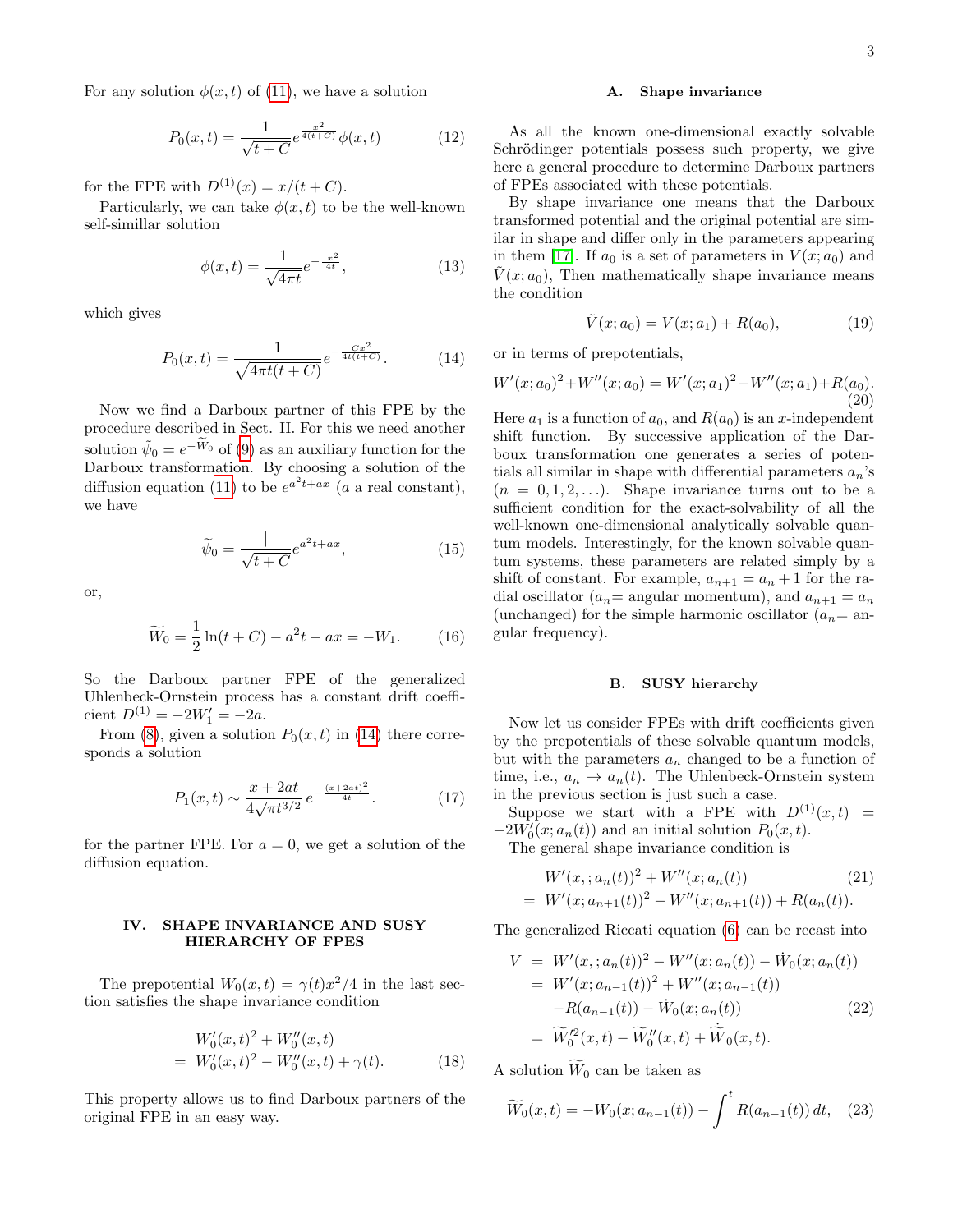and a solution of [\(7\)](#page-1-8) can be chosen to be

$$
W_1(x,t) = -\widetilde{W}_0(x,t)
$$
  
=  $W_0(x;a_{n-1}(t)) + \int^t R(a_{n-1}(t)) dt,$  (24)

as long as we have

<span id="page-3-0"></span>
$$
\dot{W}_0(x; a_{n-1}(t)) = \dot{W}_0(x; a_n(t)).
$$
\n(25)

In view of the fact that  $a_n(t)$  and  $a_{n-1}(t)$  differ only by a constant, the condition [\(25\)](#page-3-0) is true if  $a_n(t)$  appears in  $W_0(x, t)$  only as a multiplicative factor of a function of x. Of the ten solvable one-dimensional quantum models, such condition is true for: the 1d oscillator, the 3d oscillator, the Morse, the Scarf I and II, and the Röschl-Teller potential.

The Darboux partner is then the FPE with  $D^{(1)} =$  $-2W'_0(x; a_{n-1}(t))$ , and a solution  $P_1(x, t)$  is given by [\(8\)](#page-1-7).

This process can be iterated, and generates from the solution  $P_0(x,t)$  of the FPE with  $D_0^{(1)} = -2W'_0(x, a_n(t))$ a solution  $P_k(x,t)$  of the FPE with drift  $D_k^{(1)}$  =  $-2W'_0(x; a_{n-k}(t))$   $(k = 1, 2, \ldots)$ , up to the lowest  $a_n$  allowed by the model,

<span id="page-3-1"></span>
$$
P_k(x,t) = e^{-W_k} (\partial_x - W'_k)
$$
  
 
$$
\times (e^{W_{k-1}} P_{k-1}(x,t)), \quad k = 1, 2, ...
$$
 (26)

where we have employed the abbreviation

$$
W_k \equiv W_k(x, t)
$$
  
=  $W_0(x, a_{n-k}(t)) + \int_0^t \sum_{s=n-k}^{n-1} R(a_s(t)) dt.$  (27)

We shall call these FPEs, related by the Darboux transformation, the SUSY hierarchy of FPEs.

# C. Example: Generalized Uhlenbeck-Ornstein II

We take the generalized Uhlenbeck-Ornstein process in Sect. III as an example to illustrate the procedure. Here  $W_0(x,t) = \gamma(t)x^2/4$ . This prepotential has the distinctive characteristics, as is evident from [\(18\)](#page-2-1), that the potential defined by it is exactly the same under the Darboux transformation, except by an  $x$ -independent shift  $R(a_n(t))$ , i.e., the parameters  $a_n = \gamma(t)$  are all the same, and  $R(a_n(t)) = \gamma(t)$ . This means all the solutions  $P_k(x, t)$  in the SUSY hierarchy are the solutions of the same FPE with  $D^{(1)} = -\gamma(t)x$ .

For  $\gamma(t) = -1/(t+C)$ , we get from  $P_0(x, t)$  in [\(14\)](#page-2-0) the next two solutions in the hierarchy as

$$
P_1(x,t) \propto \frac{Cx}{4t\sqrt{\pi t(t+C)}} e^{-\frac{Cx^2}{4t(t+C)}},
$$
 (28)

and

$$
P_2(x,t) \propto \frac{C(Cx^2 - 2Ct - 2t^2)}{8t^2 \sqrt{\pi t (t + C)}} e^{-\frac{Cx^2}{4t(t + C)}}.
$$
 (29)

# V. FPES WITH TIME-INDEPENDENT DRIFTS

### A. Backward hierarchy

If the parameters  $a_n$ 's in Sect. IV are independent of time, we obtain solutions of FPEs with time-independent drifts which involved the parameters  $a_n$  related by shape invariance.

$$
W_k \equiv W_k(x) = W_0(x; a_{n-k}) + t \sum_{s=n-k}^{n-1} R(a_s), \ k = 1, 2, \dots
$$
\n(30)

Eq. [\(26\)](#page-3-1) becomes

<span id="page-3-4"></span>
$$
P_k(x,t) = e^{-W_0(x;a_{n-k}) - R(a_{n-k})t}
$$
\n
$$
\times (\partial_x - W'_0(x;a_{n-k})) \left( e^{W_0(x;a_{n-k+1})} P_{k-1}(x,t) \right).
$$
\n(31)

We have ignored the integration constant in  $\tilde{W}_1(t)$ , as it contributes only as a multiplicative constant in the expression of  $P_k(x,t)$ .

These FPEs are generated successively in the direction of decreasing the index of  $a_n$ , so we call them the backward SUSY hierarchy of FPEs. Below we show that there is a forward hierarchy in that the FPEs are generated by increasing the index of  $a_n$ .

### B. Forward hierarchy

For FPE with time-independent drift, one can treat it as a special case of the FPE with time-dependent drift discussed previously.

Let us consider the case, namely, the prepotential  $W_0(x, t)$  is separable into a sum of a space-dependent and a time-dependent part, i.e.,  $W_0(x,t) = W_0(x) + W_0(t)$ . Such prepotential corresponds to the FPE discussed in previous sections, as the drift coefficient  $D^{(1)}(x,t)$  =  $-2W'_0(x,t) = -2W'_0(x)$  is independent of time. The time-dependent part  $W_0(t)$  indicates the arbitrariness in defining a time-independent drift using the prepotential, much like the arbitrariness in defining a mechanical force by the potential. We shall fix  $W_0(t)$  by hand for the initial FPE, e.g.,  $W_0(t) = 0$ , and determine that of the partner system by solving [\(7\)](#page-1-8).

In this case, the prepotential  $W_0(x, t) = W_0(x) - W_0(t)$ solves Eq.  $(6)$ , i.e.,  $e^{-W_0(x,t)}$  is a solution of  $(2)$  with  $W =$  $W_0(x, t)$ . To solve [\(7\)](#page-1-8), we assume also that  $W_1(x, t)$  is separable,  $W_1(x,t) = W_1(x) + W_1(t)$ . Then [\(7\)](#page-1-8) gives

<span id="page-3-2"></span>
$$
W'_0(x)^2 + W''_0(x) - \dot{W}_0(t)
$$
  
=  $W'_1(x)^2 - W''_1(x) - \dot{W}_1(t)$ . (32)

Now let us choose  $W_0(x) = W_0(x; a_n)$  to be one of those prepotentials that satisfy the shape-invariant condition. Eq. [\(32\)](#page-3-2) becomes

<span id="page-3-3"></span>
$$
W_0'(x; a_n)^2 + W_0''(x; a_n) - \dot{W}_0(t)
$$
\n(33)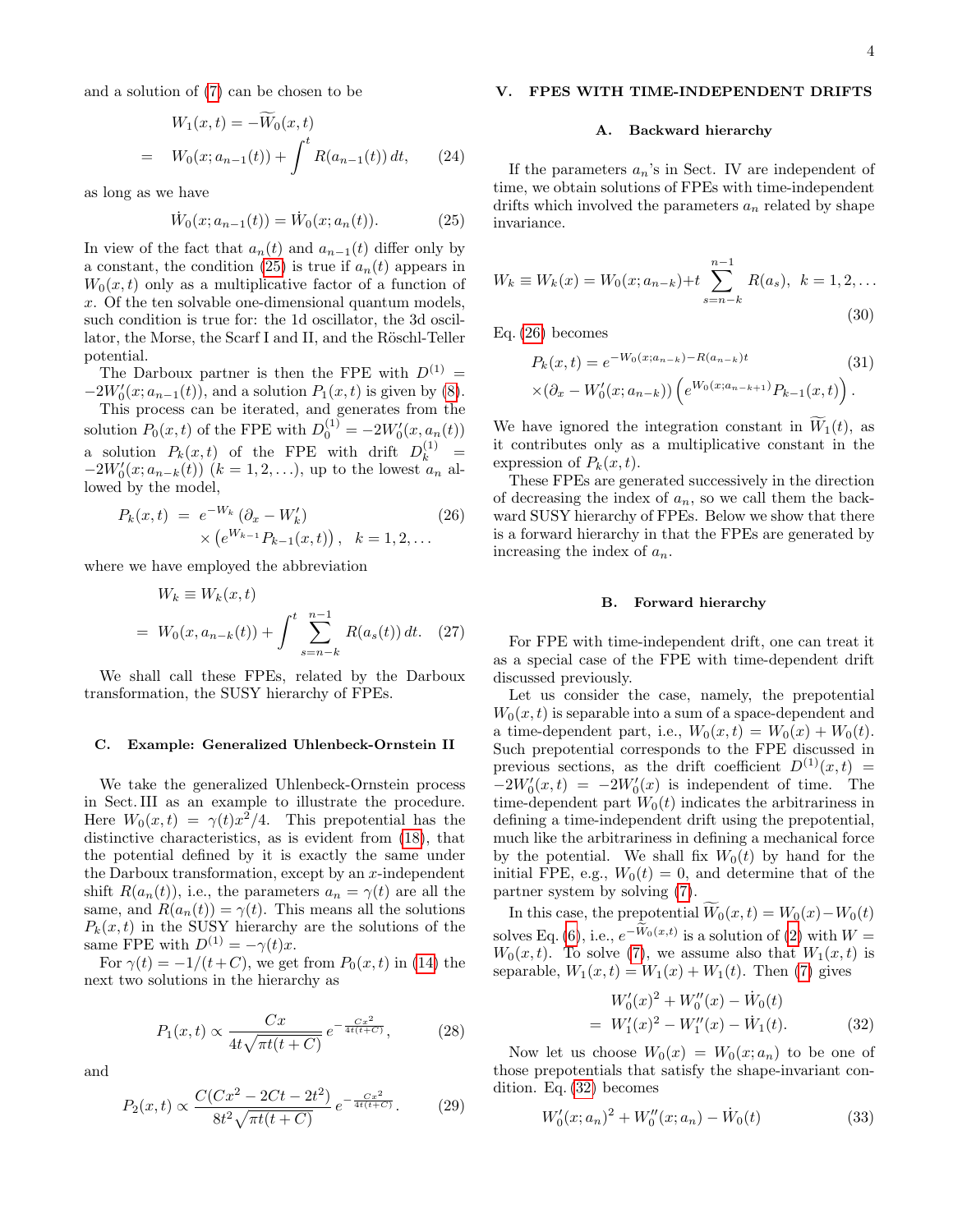$$
= W'_0(x; a_{n+1})^2 - W''_0(x; a_{n+1}) + R(a_n) - \dot{W}_0(t),
$$

where we have made explicit the dependence of parameters  $a_n$  and  $a_{n+1}$  in the prepotentials. Compar-ing [\(32\)](#page-3-2) and [\(33\)](#page-3-3), we may take as solutions  $W_1(x) =$  $W_0(x; a_{n+1}), W_1(t) = W_0(t) - R(a_n)t.$  Again we have ignored the integration constant in  $W_1(t)$ , as it contributes only as a multiplicative constant in the expression of  $P_1(x,t)$ .

Finally, putting  $W_0(x,t)$  (with the initial choice  $W_0(t) = 0$  and  $W_1(x, t)$  in [\(8\)](#page-1-7), we get

$$
P_1(x,t) = e^{-(W_0(x;a_{n+1}) - R(a_n)t)}
$$
(34)  

$$
\times (\partial_x + W'_0(x;a_n)) \left( e^{W_0(x;a_n)} P_0(x,t) \right)
$$

as a solution of the FPE with  $D^{(1)}(x) = -2W'_0(x; a_{n+1}).$ Iterating the process, we obtain a solution

<span id="page-4-0"></span>
$$
P_k(x,t) = e^{-(W_0(x;a_{n+k}) - R(a_{n+k-1})t)}
$$
\n(35)

$$
\times (\partial_x + W'_0(x; a_{n+k-1})) \left( e^{W_0(x; a_{n+k-1})} P_{k-1}(x, t) \right)
$$

of the FPE with  $D^{(1)}(x) = -2W'_0(x; a_{n+k}).$ 

In these two subsections we have obtained the forward and backward hierarchies of FPEs with stationary drifts by treating these FPEs as special cases of the FPEs considered in Sect. IV. They can also be directly derived from the usual SUSY quantum mechanics. This we outline in the Appendix.

### C. Uhlenbeck-Orsntein Process

We illustrate the results here using the original Uhlenbeck-Ornstein process with a constant drift coefficient  $D^{(1)}(x) = -\gamma x$ . In this case  $a_n = R(a_n) = \gamma$ for all  $n$ 's. As in Sect. IV.C, the drift coefficient remain the same under the Darboux transformation, and so the solutions in the SUSY hierarchy are the solutions of the same FPE.

Let us denote by  $P_{\pm k}(x,t)$   $(k = 0,1,2,...)$  the solutions of FPEs in the forward  $(+k)$  and the backward  $(-k)$  SUSY hierarchy, respectively. Then the expressions [\(31\)](#page-3-4) and [\(35\)](#page-4-0) can be unified as

$$
P_{\pm(k+1)}(x,t) = e^{-\frac{1}{4}\gamma x^2 \pm \gamma t} \left(\partial_x \pm \frac{1}{2}\gamma x\right) \left(e^{\frac{1}{4}\gamma x^2} P_{\pm k}(x,t)\right),
$$
  
\n
$$
k = 0, 1, 2, ... \qquad (36)
$$

As the initial member  $P_0(x,t)$  we take the well-known Uhlenbeck-Ornstein solution

<span id="page-4-1"></span>
$$
P_0(x,t) = \sqrt{\frac{\gamma}{2\pi(1 - e^{-2\gamma t})}} e^{-\frac{\gamma x^2}{2(1 - e^{-2\gamma t})}}, \qquad (37)
$$

with the initial profile  $P_0(x, 0) = \delta(x)$ .

The first two members in the forward and backward hierarchies are:

$$
P_1(x,t) = P_{-1}(x,t)
$$
  
\n
$$
\propto \frac{\gamma x}{e^{2\gamma t} - 1} \sqrt{\frac{\gamma}{2\pi (1 - e^{-2\gamma t})}} e^{-\frac{\gamma x^2}{2(1 - e^{-2\gamma t})} + \gamma t},
$$
  
\n
$$
P_2(x,t) \propto \frac{\gamma (1 + \gamma x^2 - e^{2\gamma t})}{(e^{2\gamma t} - 1)^2}
$$
  
\n
$$
\times \sqrt{\frac{\gamma}{2\pi (1 - e^{-2\gamma t})}} e^{-\frac{\gamma x^2}{2(1 - e^{-2\gamma t})} + 2\gamma t},
$$
  
\n
$$
P_{-2}(x,t) \propto \gamma \frac{1 + (\gamma x^2 - 1)e^{2\gamma t}}{(e^{2\gamma t} - 1)^2}
$$
  
\n
$$
\times \sqrt{\frac{\gamma}{2\pi (1 - e^{-2\gamma t})}} e^{-\frac{\gamma x^2}{2(1 - e^{-2\gamma t})}},
$$
  
\n(38)

We note that the first member of the forward and the backward hierarchy,  $P_{\pm 1}(x,t)$ , are the same. This can be easily verified from the eigen-expansion of [\(37\)](#page-4-1) (which is in terms of the Hermite polynomials), and the actions of the operators  $(\partial_x \pm \gamma x/2)$  on  $P_0(x, t)$ .

# VI. SUMMARY

In this work have considered solution of FPE with time-dependent drift and constant diffusion based on its connection with the non-stationary Schrödinger equation. The Darboux transformation is directly applied to the non-stationary Schrödinger equation. From a solution of a FPE a solution of the Darboux partner is derived. For drift coefficients such that the condition of shape invariance is satisfied, a SUSY hierarchy of FPEs with solutions related by the Darboux transformation is obtained. The solution so obtained solves the FPE, but may not represent probability density as it may not be positive-definite over a certain domain.

The main part of the procedure presented here is to solve the two generalized Raccati equations, [\(6\)](#page-1-3) and [\(7\)](#page-1-8). Unlike the original Raccati equation, these two generalized equations are partial differential equations involving both the time and the space derivatives. Solving [\(6\)](#page-1-3) is equivalent to solving the FPE [\(1\)](#page-0-0) for a solution, which is in general non-trivial. For Eq. [\(7\)](#page-1-8), we have taken the trivial solution  $W_1(x,t) = -W_0(x,t)$  in this work. It would be interesting to investigate the general solutions of these generalized Riccati equations.

### Acknowledgments

The work is supported in part by the Ministry of Science and Technology (MoST) of the Republic of China under Grant MOST 109-2112-M-032-008 and MOST 110- 2112-M-032-011.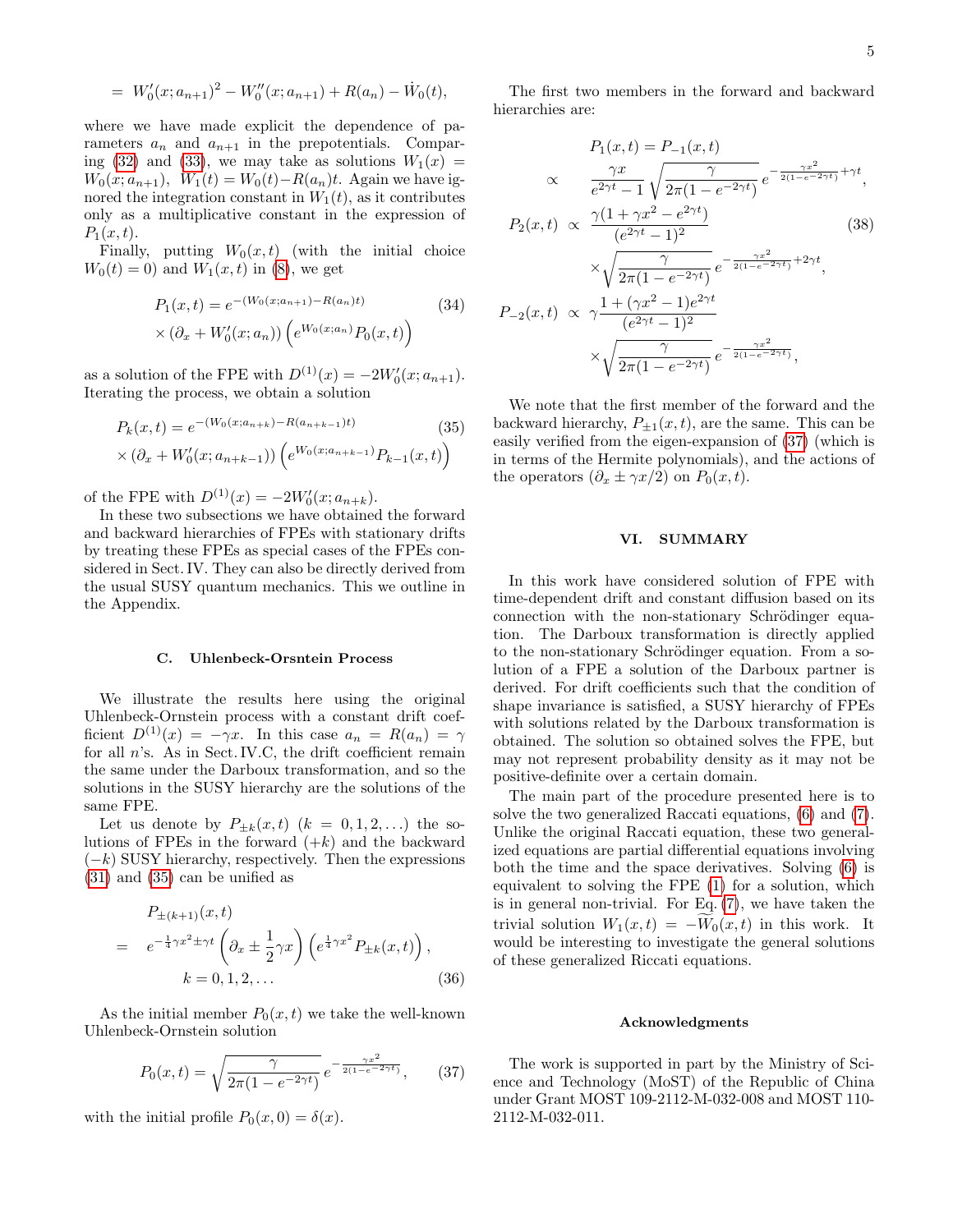# Appendix: SUSY hierarchy of FPEs with stationary drifts

We outline the derivation of forward SUSY hierarchy of FPEs with stationary drifts based on SUSY quantum mechanics. The backward hierarchy can be obtained in a similar way.

The FPE is

<span id="page-5-0"></span>
$$
\frac{\partial}{\partial t}P(x,t) = \left[ -\frac{\partial}{\partial x}D^{(1)}(x) + \frac{\partial^2}{\partial x^2} \right]P(x,t). \tag{A.1}
$$

Again we let  $P(x,t) = e^{-W(x)}\psi(x,t)$  for timeindependent drift  $D^{(1)}(x) = -2W'(x)$ . Eq. [\(2\)](#page-1-0) becomes

$$
-\frac{\partial}{\partial t}\psi = -\frac{\partial^2}{\partial x^2}\psi + (W^{\prime 2} - W^{\prime \prime})\psi.
$$
 (A.2)

Letting  $\psi(x,t) = \exp(-\lambda t) \phi(x)$ , we obtain

<span id="page-5-1"></span>
$$
H\phi = \lambda\phi,\tag{A.3}
$$

where

<span id="page-5-3"></span>
$$
H = -\frac{\partial^2}{\partial x^2} + V(x),
$$
\n
$$
V(x) = W'(x)^2 - W''(x).
$$
\n(A.4)

Thus  $\phi$  satisfies the stationary Schrödinger equation with Hamiltonian H and eigenvalue  $\lambda$ , and  $\phi_0 \equiv$  $\exp(-W)$  is the zero mode of H:  $H\phi_0 = 0$ . Since only derivatives of  $W(x)$  appear in  $V(x)$ ,  $W(x)$  is defined only up to an additive constant. We choose the constant in such a way as to normalize  $\phi_0(x)$  properly,  $\int \phi_0(x)^2 dx = 1$ . For simplicity of presentation, we consider the cases in which the ground state wave functions are square integrable, that is the corresponding FP operators have the normalizable stationary distribution.

Now comes the essence of the method of eigenfunction expansion for solving FPEs. If all the eigenfunctions  $\phi_n$  $(n = 0, 1, 2, ...)$  of H with eigenvalues  $\lambda_n$  are solved, then the solution of  $P_n(x,t)$  of  $(A.1)$  corresponding to the eigenvalue  $\lambda_n$  is  $P_n(x,t) = \phi_0(x)\phi_n(x) \exp(-\lambda_n t)$ . The stationary distribution is  $P_0(x) = \phi_0^2 = \exp(-2W)$ , which is obviously non-negative. Any positive definite initial probability density  $P(x, 0)$  can be expanded as  $P(x,0) = \phi_0(x) \sum_n c_n \phi_n(x)$ , with constant coefficients  $c_n$   $(n = 0, 1, ...)$ 

$$
c_n = \int_{-\infty}^{\infty} \phi_n(x) \left( \phi_0^{-1}(x) P(x, 0) \right) dx. \tag{A.5}
$$

Then at any later time  $t$ , the solution of the FP equation is

<span id="page-5-6"></span>
$$
P(x,t) = \phi_0(x) \sum_n c_n \phi_n(x) \exp(-\lambda_n t).
$$
 (A.6)

Suppose  $\phi(x)$  and  $\phi_k(x)$ , corresponding to eigenvalues  $\lambda$  and  $\lambda_k$ , respectively, satisfy the Schrödinger equation

Eq.  $(A.3)$ . Darboux theorem states that the set of functions defined by the following transformations,

$$
\widetilde{V} = V(x) - 2(\ln \phi_k)''
$$
\n
$$
\widetilde{\phi} = A_0 \phi \equiv (\partial_x - (\ln \phi_k)') \phi,
$$
\n(A.7)

also satisfy the same form of Scrhödinger equation with the same eigenvalue  $\lambda$ ,

$$
\left(-\frac{\partial^2}{\partial x^2} + \tilde{V}(x)\right)\tilde{\phi}(x) = \lambda \tilde{\phi}(x). \quad (A.8)
$$

Let us take  $k = 0$ , and so  $\lambda_0 = 0$  and  $\phi_0(x) = e^{-W(x)}$ is the ground state of Eq.  $(A.3)$ . Then the set of functions  $\{A_0\phi_1, A_0\phi_2, A_0\phi_3, ...\}$   $(A_0 = \partial_x + W')$  is the set of eigenfunctions of the Scrödinger equation with potential

<span id="page-5-2"></span>
$$
\widetilde{V} = W'(x)^2 + W''(x),\tag{A.9}
$$

corresponding to the eigenvalues  $\{\lambda_1, \lambda_2, \lambda_3, \ldots\}$ . Thus the two Scrödinger equations have the same spectrum, except the ground  $\lambda_0$  since  $A_0\phi_0 = 0$ . The ground state of the Darboux transformed system is at the same energy  $\lambda_1$  as the first excited state of the original system.

It is customary to label the eigen-energies and eigenstates by indices  $n = 0, 1, 2, \ldots$  So we denote the energies and states of the transformed system by  $\tilde{\lambda}_n$  and  $\tilde{\phi}_n$ ,  $n = 0, 1, 2, \lambda$ . Hence we have

<span id="page-5-5"></span>
$$
\tilde{\lambda}_n = \lambda_{n+1}, \quad \tilde{\phi}_n = A_0 \phi_{n+1} \text{ (unnormalized)},
$$
  
\n
$$
n = 0, 1, 2, .... \tag{A.10}
$$

Up to now we only discuss the relation between two partner Schrödinger equations through Darboux transformation. Now we turn to FPE. We know the Schrödinger equation  $(A.3)$  is related to the FPE  $(A.1)$ . Could the transformed Schödinger equation be related to a FPE? The positive sign on the r.h.s. of [\(A.9\)](#page-5-2) indicates that it is not — as seen from Eq.[\(A.4\)](#page-5-3) a negative sign is needed in the potential.

However, if  $V$  and  $\tilde{V}$  are shape-invariant, then the partner Schrödinger equation can be related to a FPE. By shape invariance one means that the two potentials are similar in shape and differ only in the parameters appearing in them [\[17\]](#page-7-0). If  $a_0$  is a set of parameters in  $V(x; a_0)$  and  $\tilde{V}(x; a_0)$ , then mathematically shape invariance means the4 condition

$$
\widetilde{V}(x; a_0) = V(x; a_1) + R(a_0), \tag{A.11}
$$

or in terms of prepotentials,

<span id="page-5-4"></span>
$$
W'(x;a_0)^2 + W''(x;a_0) = W'(x;a_1)^2 - W''(x;a_1) + R(a_0).
$$
\n(A.12)

Here  $a_1$  is a function of  $a_0$ , and  $R(a_0)$  is x-independent. Shape invariance turns out to be a sufficient condition for the exact-solvability of all the well-known onedimensional analytically solvable quantum models.

From [\(A.12\)](#page-5-4) it is seen that the potential  $V(x; a_1) \equiv$  $W'(x; a_1)^2 - W''(x; a_1)$  defines a Schrödinger equation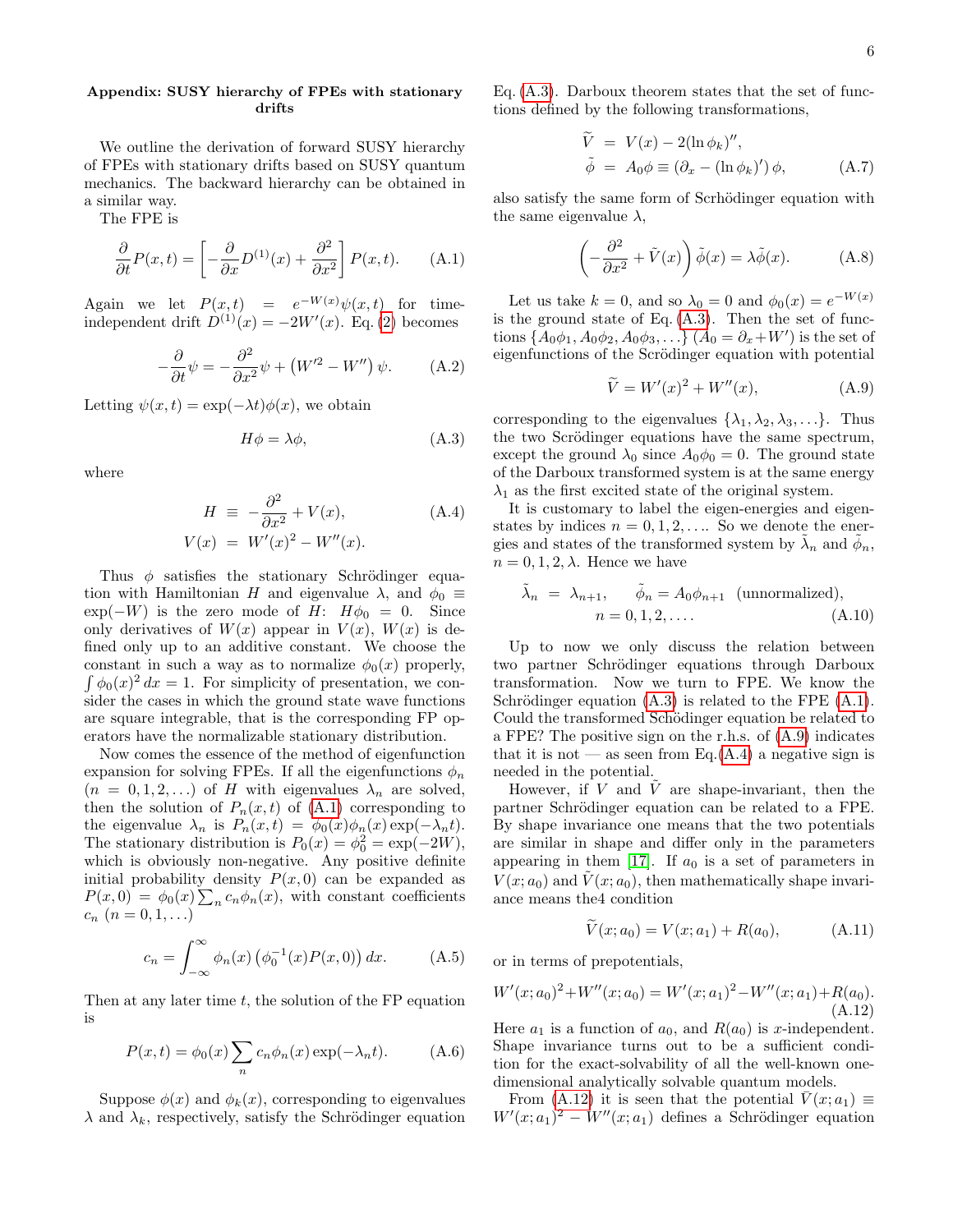equation that is associated with a FPE [\(A.1\)](#page-5-0) with a drift coefficient  $D^{(1)}(x) = -2W'(x; a_1)$ . We shall call these two FPEs Darboux partners.

From now on, let us use the notations  $W_0 \equiv W(x; a_0)$ ,  $W_1 \equiv (x; a_1)$ , etc., for the sake of simplicity of mathematical expressions. So  $V = W_0'^2 - W_0''$  and  $\bar{\dot{V}} = W_{1...}'^2 - W_1''$ .

The ground state of potential  $\overline{V}$  is  $\overline{\phi} = e^{-W_1}$  with energy  $\lambda = 0$ . But from the point of view of the potential  $V$ , it has energy of the first excited state of  $V$ , namely,  $\lambda_1 = R(a_0)$ . The relations between the energies  $\{\lambda_n, \bar{\lambda}_n\}$ and eigenstates  $\{\phi_n, \bar{\phi}_n\}$  of the partner potentials  $\{V, \bar{V}\},$ Eq.  $(A.10)$ , is rewritten as

<span id="page-6-12"></span>
$$
\bar{\lambda}_n = \lambda_{n+1} - R(a_0), \quad \bar{\phi}_n = A_0 \phi_{n+1} \text{ (unnormalized)},
$$
  
\n
$$
A_0 = \partial_x + W'_0, \quad n = 0, 1, 2, .... \quad (A.13)
$$

Obviously, for any two arbitrary constants  $a_0$  and  $a_1$ , we can always obtain from a solution  $P_0(x, t; a_0)$  of the FPE with  $D^{(1)}(x) = -2W'_0$  a solution  $P_1(x,t;a_1) =$  $P_0(x,t; a_1)$  of the FPE with  $D^{(1)}(x) = -2W'_1$  by simply replacing  $a_0$  with  $a_1$ . Particularly, the stationary solution  $P_0(x; a_0) = \phi_0(x)^2 = e^{-2W_0}$  is mapped into  $P_1(x; a_1) = \overline{\phi}(x)^2 = e^{-2W_1}.$ 

What we would like to point out is that, if  $a_0$  and  $a_1$ are not arbitrary but are related by the shape invariance condition, then we can get yet another solution of the second FPE from that of the first as follows.

Let us relabel  $P(x, t)$  in [\(A.6\)](#page-5-6) by  $P_0(x, t)$ . We indicate dependence on  $a_0$  by the subscript. Consider  $\psi(x,t) =$  $\phi_0^{-1} P_0(x,t) = \sum_{n=0}^{\infty} c_n \phi_n(x) \exp(-\lambda_n t)$ . Applying  $A_0$ on  $\psi$  gives, on using [\(A.13\)](#page-6-12),

<span id="page-6-13"></span>
$$
A_0\left(\phi_0^{-1}P_0(x,t)\right) = \sum_{n=0}^{\infty} c_n\left(A_0\phi_n\right) \exp(-\lambda_n t)
$$

- <span id="page-6-0"></span>[1] H. Risken, The Fokker-Planck Equation, 2nd. ed., Springer-Verlag, Berlin, 1996.
- <span id="page-6-1"></span>[2] Sau Fa Kwok, Langevin and Fokker-Panck Equations and Their Generalizations, World Scientific, Singapore, 2018.
- <span id="page-6-2"></span>[3] C.-L. Ho and R. Sasaki, Quasi-exactly solvable Fokker-Planck equations, Ann. Phys. 323 (2008) 883.
- <span id="page-6-3"></span>[4] C.-I. Chou and C.-L. Ho, Rayleigh and Jacobi processes and exceptional orthogonal polynomials, Int. J. Mod. Phys. B 27 (2013) 1350135.
- <span id="page-6-4"></span>[5] G. H. Gunaratne, J. L. McCauley, M. Nicol, and A. Török, Variable step random walks and self-similar distributions, J.Stat. Phys., Vol.121 (2005) 887.
- [6] Kwok Sau Fa, Exact solution of the Fokker-Planck equation for a broad class of diffusion coefficients, Phys. Rev. E 72 (2005) 020101(R).
- <span id="page-6-5"></span>[7] G. H. Gunaratne, M. Nicol, and A. Török, Clustering of volatility in variable diffusion processes, Physica A 388, (2009)4424.
- <span id="page-6-6"></span>[8] F. Lillo and R. N. Mantegna, Drift-controlled anomalous diffusion: A solvable Gaussian model, Phys. Rev. E 61 (2000) R4675.
- [9] C.-L. Ho and Y.-M. Dai, A perturbative approach to a class of Fokker-Planck equations, Mod. Phys. Lett. B 22

$$
= e^{-R_0 t} \sum_{n=0}^{\infty} c_{n+1} \bar{\phi}_n \exp(-\bar{\lambda}_n t), \qquad (A.14)
$$

where  $R_0 \equiv R(a_0)$  using our convention. Eq. [\(A.14\)](#page-6-13) is a linear superposition of  $\bar{\phi}_n$ 's with the coefficients  ${c_1, c_2, \ldots}$  from  $P_0(x, t)$ .

From  $(A.6)$  and  $(A.14)$ , we see that a solution of the partner FPE is

$$
P_1(x,t) = \bar{\phi}_0 \sum_{n=0}^{\infty} c_{n+1} \bar{\phi}_n \exp(-\bar{\lambda}_n t), \quad (A.15)
$$

or

$$
P_1(x,t) = \bar{\phi}_0 e^{R_0 t} A_0 \left( \phi_0^{-1} P_0(x,t) \right)
$$
\n
$$
= e^{-(W_1 - R_0 t)} \left( \partial_x + W_0' \right) \left( e^{W_0} P_0(x,t) \right).
$$
\n(A.16)

This procedure can be continued. The shape invariance condition gives rise to a sequence of parameters  $\{a_0, a_1, a_2, \ldots\}$ . Each set of parameters  $a_n$  defines a FPE in the SUSY hierarchy with  $D^{(1)} = -2W'_n$  ( $W_k \equiv$  $W(a_n)$ ). And from a solution  $P_n(x,t)$  of one member with  $a_n$ , we get a Darboux-related solution  $P_{n+1}(x, t)$  of the next member by

$$
P_{n+1}(x,t) = e^{-(W_{n+1} - R_n t)} (\partial_x + W'_n) (e^{W_n} P_n(x,t)),
$$
\n(A.17)

which is  $(35)$  with relabeling of indices.

(2008) 475.

- <span id="page-6-7"></span>[10] W.-T. Lin and C.-L. Ho, Similarity solutions of a class of perturbative Fokker-Planck equations, J. Math. Phys. 52 (2011) 073701.
- <span id="page-6-8"></span>[11] W. Weidlich and G. Haag, Quasiadiabatic solutions of Fokker Planck equations with time-dependent drift and fluctuations coefficients, Z. Phys. B 39 (1980) 81.
- [12] J. Owedyk and A. Kociszewski, On the Fokker-Planck equation with time-dependent drift and diffusion coefficients and its exponential solutions, Z. Phys. B 59 (1985) 69.
- <span id="page-6-9"></span>[13] S. Spichak and V. Stognii, Symmetry classification and exact solutions of the one-dimensional Fokker-Planck equation with arbitrary coefficients of drift and diffusion, J. Phys. A 32 (1999) 8341.
- <span id="page-6-10"></span>[14] W.-T. Lin and C.-L. Ho, Similarity solutions of Fokker-Planck Equations with time-dependent coefficients, Ann. Phys. 327 (2012) 386.
- [15] C.-L. Ho, Similarity solutions of Fokker-Planck equation with moving boundaries, J. Math. Phys. 54 (2013) 041501.
- <span id="page-6-11"></span>[16] C.-L. Ho and R. Sasaki, Extensions of a class of similarity solutions of Fokker-Planck equation with time-dependent